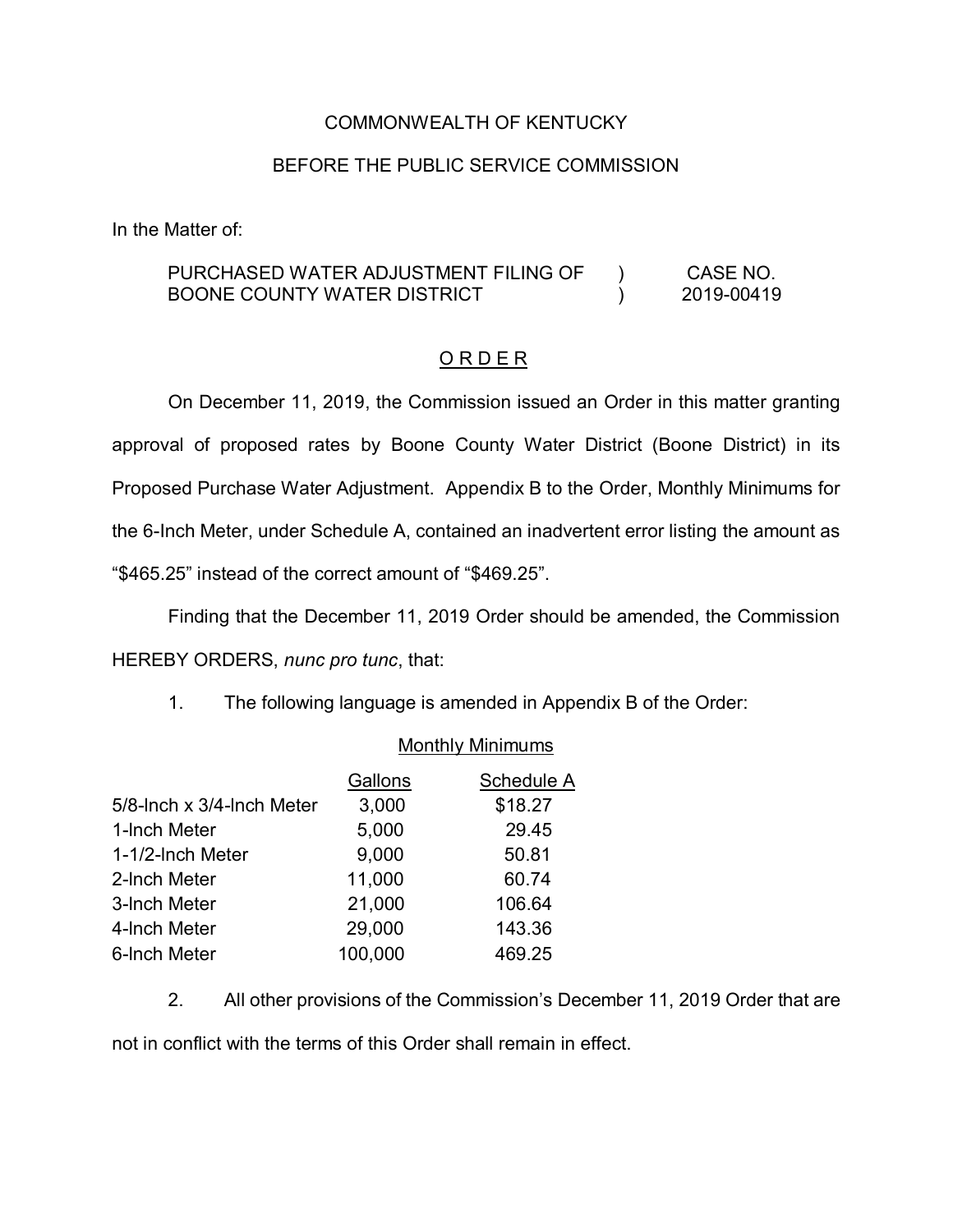By the Commission



ATTEST:

\_\_\_\_\_\_\_\_\_\_\_\_\_\_\_\_\_\_\_\_\_\_

Executive Director

Case No. 2019-00419